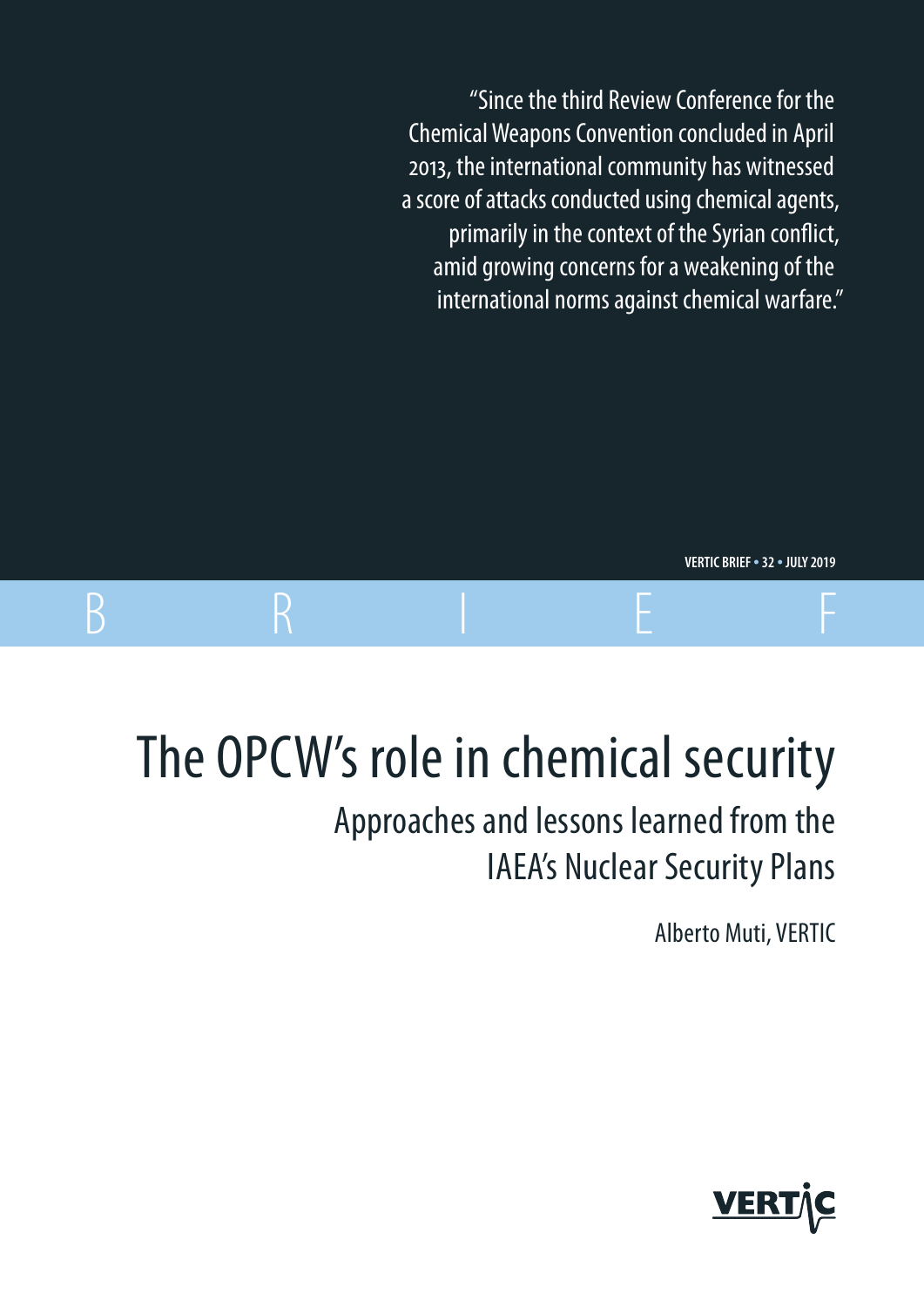"In 2011, the Sixteenth Session of the CWC Conference of States Parties identified capacity-building on chemical safety and security as a component of the agreed framework for the full implementation of Article XI of the Convention."

## Introduction

Since the third Review Conference for the Chemical Weapons Convention concluded in April 2013, the international community has witnessed a score of attacks conducted using chemical agents, primarily in the context of the Syrian conflict, amid growing concerns for a weakening of the international norms against chemical warfare. One of the dimensions of this problem is the threat of chemical weapons use on the part of non-state actors. The CWC's focus largely rests on dismantling state-owned chemical weapon stockpiles and preventing states from reconstituting covert chemical arsenals; however, less attention has been paid to preventing non-state actors, such as terrorist groups, from gaining access to chemical weapons. This, traditionally, has been the remit of chemical security, defined by the Organisation for the Prohibition of Chemical Weapons (OPCW) as "measures to prevent deliberate releases of toxic chemicals and to mitigate the impact if such events occur", as well as "policies to prevent attempts to acquire toxic chemicals or chemical weapons precursors."

In 2011, the Sixteenth Session of the CWC Conference of States Parties identified capacity-building on chemical safety and security as a component of the agreed framework for the full implementation of Article XI of the Convention.<sup>1</sup> Article XI provides for economical and technological development of CWC states parties, especially with regards to the development of chemical industry and international trade in chemicals for purposes not prohibited under the convention. As such, the 2011 decision highlighted that preventing malicious use of chemicals is key to enable the development of the chemical industry worldwide. The Third Review Conference to the CWC reaffirmed this principle in 2013, noting the role of

the OPCW as assistance provider while recalling that states parties bear the 'prime responsibility' for chemical safety and security.<sup>2</sup>

Leading up to the Fourth Review Conference to the CWC in 2018, concern with non-state actor uses of chemical weapons has been recognised by the OPCW Executive Council<sup>3</sup>, as well as by the CWC States Parties during the Fourth Special Session of the CWC Conference of States Parties.4 The issue has also featured prominently in several preparatory documents and proceedings of the Fourth Review Conference.<sup>5</sup> This paper aims to contribute to the debate on what actions the OPCW can take to reinforce the global chemical security regime by reviewing the efforts by the International Atomic Energy Agency to improve nuclear security worldwide. Of course, there are significant differences between the chemical and nuclear industries, and both the IAEA and the OPCW have their distinctive history and practices, so the author is not suggesting that IAEA approaches could or should be just copied in the OPCW context. In addition, future studies may gain useful insights from examining experiences, models and how challenges were overcome in other sectors. However, a comprehensive review highlighting successes and lessons learned from the IAEA case, of which this paper is a first step, could inform the OPCW in the establishment of its own initiatives. Furthermore, the ways that the OPCW goes about developing effective activities in this area can in turn serve to inform other sectors.

The paper will first outline the key OPCW goals in terms of chemical security activities; then, it will examine the general institutional framework for nuclear security within the IAEA, and how it changed over time; after that, it will review a selection of IAEA initiatives.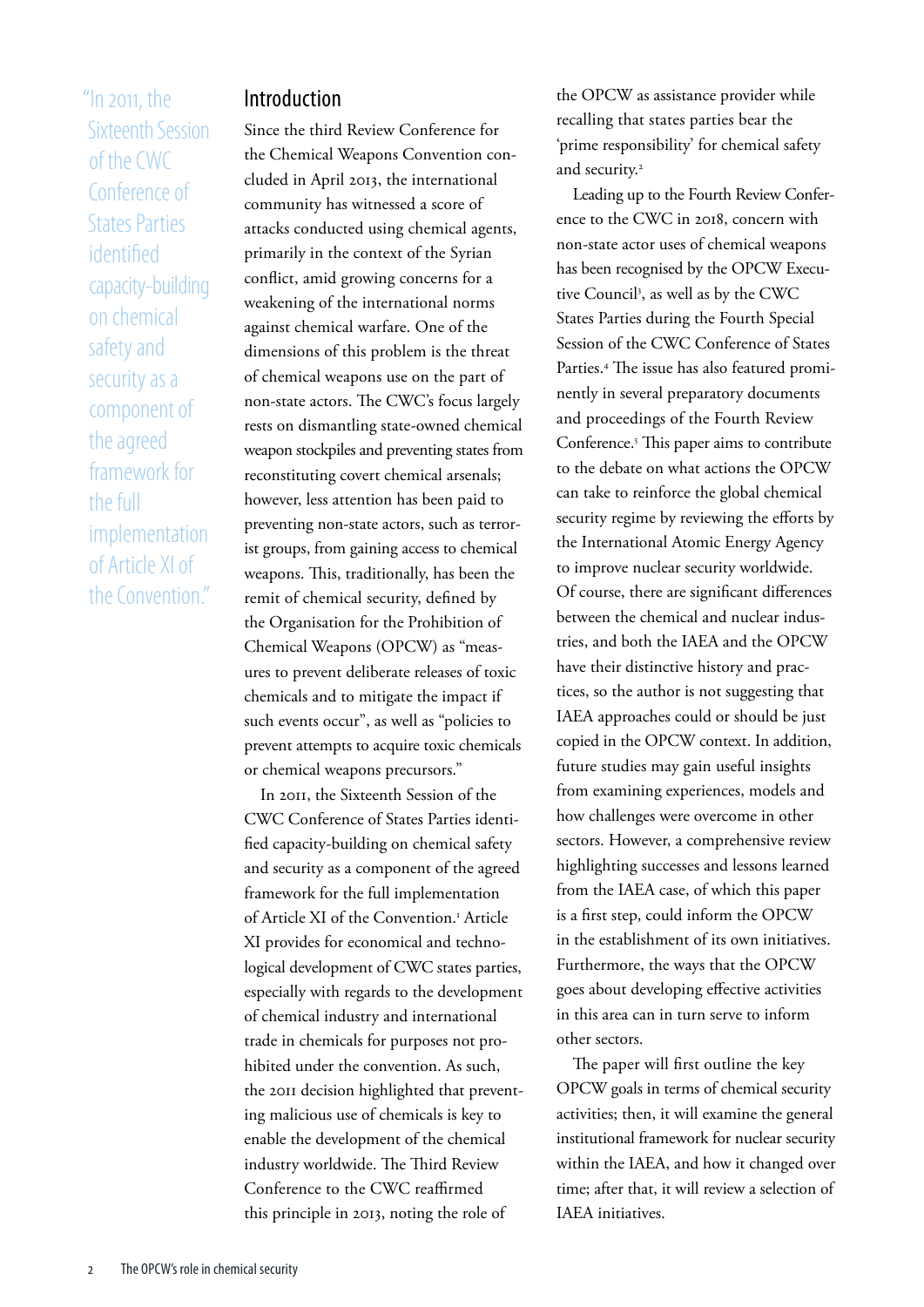## OPCW stated goals on chemical security

The renewed interest in chemical security by the OPCW is attested by a number of documents and reports dedicated to the issue, published in the last few years, as well as discussion of the issue in several fora. An increased OPCW role in the chemical security sector, centred on capacity-building and coordination, is described in the Report of the Third Review Conference of the CWC (OPCW Document R3.3\*) and in the Medium-Term Plan Of The Organisation For The Prohibition Of Chemical Weapons 2017 – 2021 (EC-83/S/1). Other relevant documents are the 2016 Discussion Paper On The OPCW's Role In The Field Of Chemical Security (S/1395/2016), the 2018 Discussion Paper on The Implementation of Article Vi as a Contribution to Countering Chemical Terrorism (S/1622/2018), as well as the stated goals of specific capacitybuilding programmes within the organization, such as the Chemical Safety and Security Programme and the programme on Chemical Safety and Security Needs Assessment and Best Practices.

Given their diverse scope and purposes, most of these documents articulate the key goals and priorities for the OPCW in the field of chemical security in different ways; however, some recurring themes are particularly evident and worth commenting on.6 These are:

- 1. Providing direct assistance and capacitybuilding;
- 2. Coordinating assistance efforts and enabling cooperation on chemical security;
- 3. Facilitating the exchange and spread of experiences, good practices and guidance;
- 4. Assisting states in assessing risks and needs in their internal chemical security regimes.

Many of the IAEA approaches reviewed below can provide examples of how to support one or more of these goals, and have been reviewed with this intention in mind.

It must be noted that goal number 1, the provision of direct assistance and capacitybuilding, refers to a very large area of activities both for the IAEA and for the OPCW. The authors are aware that the OPCW is already conducting assistance on chemical security through workshops, in-country missions and other means;7 however, while valuable, a review of the contents, approaches and planning of all the workshops and direct assistance missions conducted over the years by the two organisations would fall well beyond the scope of this paper. As such, considerations on goal number 1 will mostly focus on the funding, mandate and planning structures put in place by the IAEA to support its efforts.

## Nuclear Security in the IAEA context

One reason why the IAEA's approach to improving nuclear security is of particular interest for the current debate within the OPCW is that it, too, emerged in response to rapidly changing international concern; in the case of nuclear security, this happened after the 9/11 attacks that struck the United States of America in 2001.

Traditionally, the IAEA's focus encompassed facilitating technical cooperation on the use of nuclear technology and on nuclear safety, as well as its Safeguards programme, verifying nuclear non-proliferation commitments worldwide. Nuclear Security, often referred to as "physical protection of nuclear material", occupied a minor role in the agency's Department of Nuclear Safety and Security. Internationally, physical protection of nuclear material first became a matter of concern after the fall of the Soviet Union, as it was feared that economic collapse and political turmoil may enable theft or misuse of nuclear material in the post-Soviet area. Responses to this threat came mostly at the bilateral level, with "cooperative threat reduction" programmes

"One reason why the IAEA's approach to improving nuclear security is of particular interest for the current debate within the OPCW is that it, too, emerged in response to rapidly changing international concern."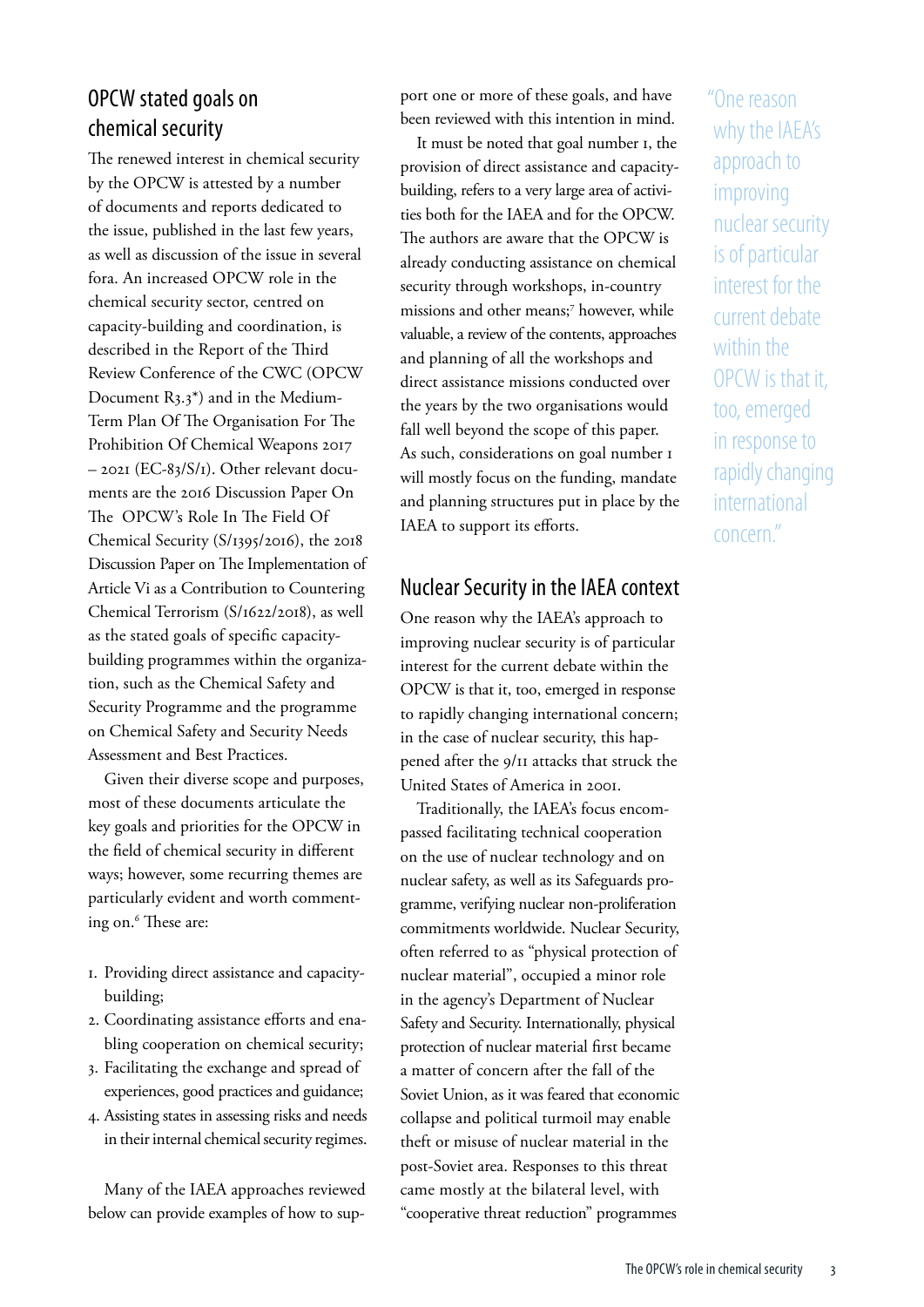"The IAEA operates in nuclear security as an assistance provider, as well as a forum for coordination and cooperation." such as the US Nunn-Lugar Cooperative Threat Reduction, started in 1991.

After the terror attacks that struck the United States on 11 September 2001, international terrorism rapidly became one of the key security issues in the international debate, and considerable attention was paid to the prospect of terrorist gaining control and using weapons of mass destruction, especially nuclear and radiological. In response to these concerns, the IAEA approved its first Nuclear Security Plan in 2002, to guide activities between 2003 and 2005. This was followed by plans for the periods of 2006-2009, 2010-2013, 2014-2017, and 2018-2021. The planning and activity framework adopted by the IAEA has evolved with every planning cycle, but the 2003-2005 plan laid out some of the basic principles of the IAEA's approach to nuclear security.

#### Mandate and Responsibilities

One of the key matters that the 2003-2005 plan identifies is that primary responsibility for nuclear security rests with the states. The plan clarifies that the IAEA would not take that responsibility upon itself, but rather, provide assistance to its member states in fulfilling it, and only upon request. This means that the IAEA operates in nuclear security as an assistance provider, as well as a forum for coordination and cooperation, rather than a transnational "regulator" of sorts – this is the same role that the OPCW has taken for chemical security.

The plan also identified the need for a separate source of funding and resources for nuclear security assistance: while the IAEA's technical cooperation (TC) programme could have been an ideal vehicle for assistance in nuclear security, it is meant to follow requests by member states based on their own priorities.<sup>8</sup> As such, it was decided that nuclear security activities would be funded through a separate fund.

Given that the IAEA, like many international organisations, is funded by contributions from its member states, and usually seeks to maintain its budget on stable levels, the Nuclear Security Fund was created as an extrabudgetary, voluntary fund.

The 2003-2005 plan also outlines the 4 key threat scenarios that nuclear security measures were meant to thwart. These are:

- theft of a nuclear weapon;
- acquisition of nuclear material;
- acquisition of other radiological material;
- violent acts against nuclear facilities.

The plan notes that none of its member states possessing nuclear weapons had requested assistance in securing them to the IAEA, and as such, that scenario was not allocated any action.

It is important to note that the IAEA has established nuclear security as a largely independent area of activity, distinct not only from non-proliferation (safeguards), but also from nuclear safety. The OPCW approach, as established so far, is different, as the organisation is pursuing assistance work on chemical safety and chemical security as a single area of activity, focusing on risk-based approaches that can be used to mitigate both the possibility of accident and that of malicious action. This combined approach is very well placed to exploit synergies and reduce the possibility of tensions between the requirements of safety and security, and should be maintained, as increasing efforts in the IAEA to provide integrated training and capacity building activities involving all the "three S" attest.

## IAEA assistance activities in the Nuclear Security Plans

The nuclear security plans issued since 2003 have used different frameworks to categorise assistance activities in various "areas" or "programmes". Over the years,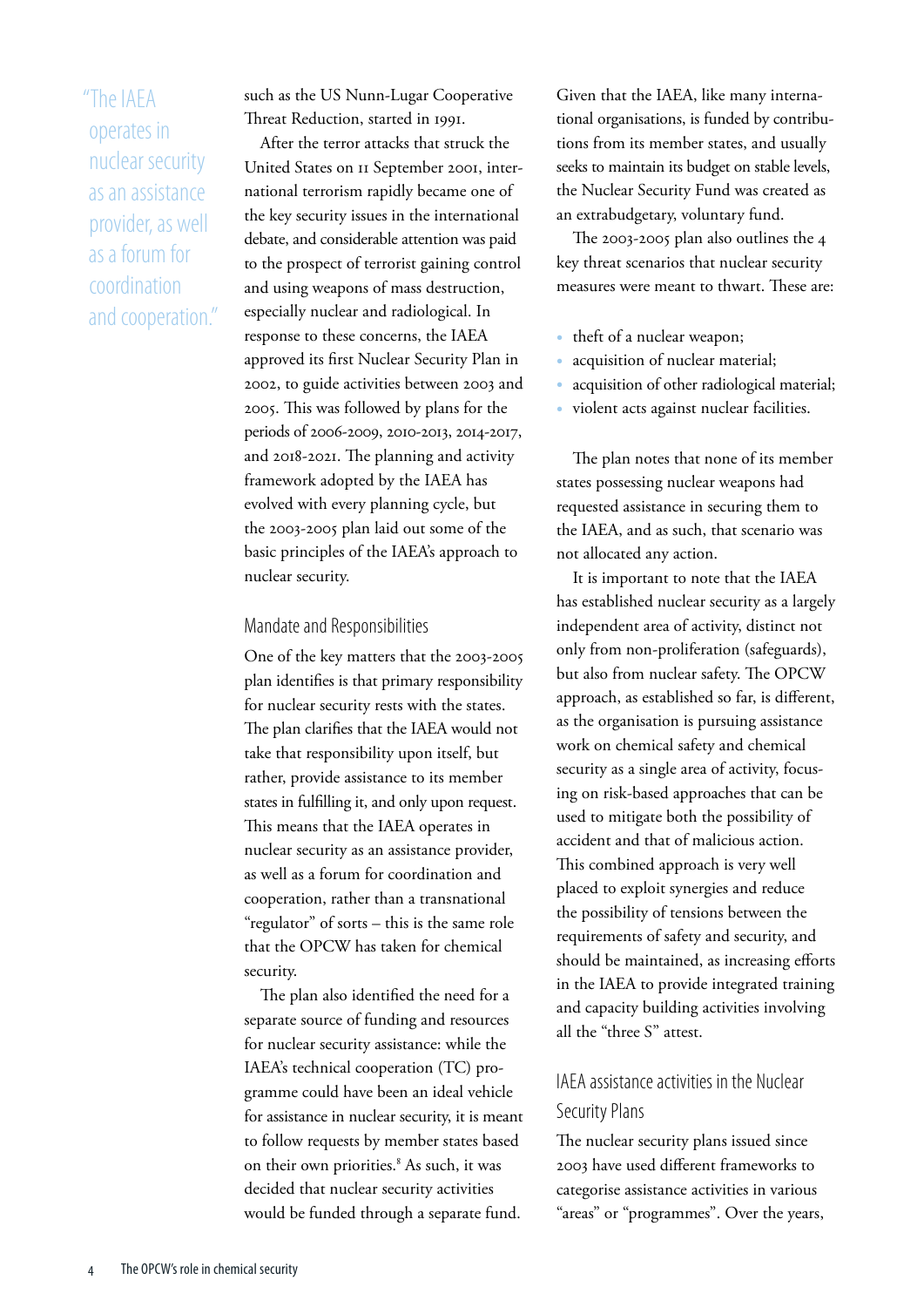these have grouped activities together in different ways;<sup>9</sup> for greater clarity and consistency, this paper will focus on specific types of assistance activities, grouped under the four key goals identified for the OPCW above (with the understanding that activities in these broad areas may, and often will, support two or more of these goals at the same time). Some of the most relevant will be examined in greater detail later in the paper.

### **Providing direct assistance and capacity-building**

*Enhancement of physical protection at nuclear facilities*: The IAEA supports its member states by assisting them in enhancing the physical protection measures at facilities housing nuclear material. This includes developing methodologies, training security staff, and providing resources to conduct improvements at sites in member states. This approach, often called "guards, gates and guns", had been the key focus of nuclear security since the 1990s; its importance was balanced by the recognition, starting with the 2006-2009 plan, of a need to focus on the human elements of security and to build security culture.

*Human capacity development*: starting with the 2006-2009 plan, human resource development and security culture were identified as crucial to maintain a strong level of nuclear security at facilities, with the understanding that improper use of equipment, lack of training and awareness in staff and insider threats could degrade the effectiveness of even the most sophisticated security equipment.

### **Coordinating assistance efforts and enabling cooperation on chemical security**

*Coordination of assistance*: as efforts to improve the nuclear security regime gained traction internationally and other assistance providers emerged, the IAEA also assumed a coordination role, to avoid duplication of work and conflicting priorities. The

Integrated Nuclear Security Support Plan (INSSP – see below) is used as the key reference to coordinate assistance by the IAEA and other bodies.

*Promotion of international instruments*: the IAEA has promoted the introduction and uptake of a range of binding and non-binding international instruments on nuclear security. The 2003-2005 plan included the goal of completing work on drafting an amendment to the Convention on the Physical Protection of Nuclear Material (CPPNM); the amendment, completed in 2005, significantly strengthens the requirements the convention places on its member states. The IAEA also developed a non-binding Code of Conduct on the Safety and Security of Radioactive Sources in 2004. Promoting the ratification and implementation of these instruments, as well as the 2005 International Convention on the Suppression of Acts of Nuclear Terrorism (ICSANT), UN Security Council Resolution 1540 and others, is a key goal of every nuclear security plan so far. The CPPNM amendment entered into force in May 2016, after reaching the agreed number of ratifications by member states.

### **Facilitating the exchange and spread of experiences, good practices and guidance**

*Development of guidance*: Developing international guidelines and collecting best practices is one of the IAEA's main functions in nuclear security. The IAEA Nuclear Security Series, established in 2006, includes more than 20 different works. The agency's work on developing and spreading guidance documents is analysed in depth below.

### **Assisting states in assessing risks and needs in their internal chemical security regimes**

*Needs assessment*: Given that the IAEA provides assistance upon request, considerable attention has been given to assessing the needs of member states and formulating "Human resource development and security culture were identified as crucial to maintain a strong level of nuclear security at facilities, with the understanding that improper use of equipment, lack of training and awareness in staff and insider threats could degrade the effectiveness of even the most sophisticated security equipment."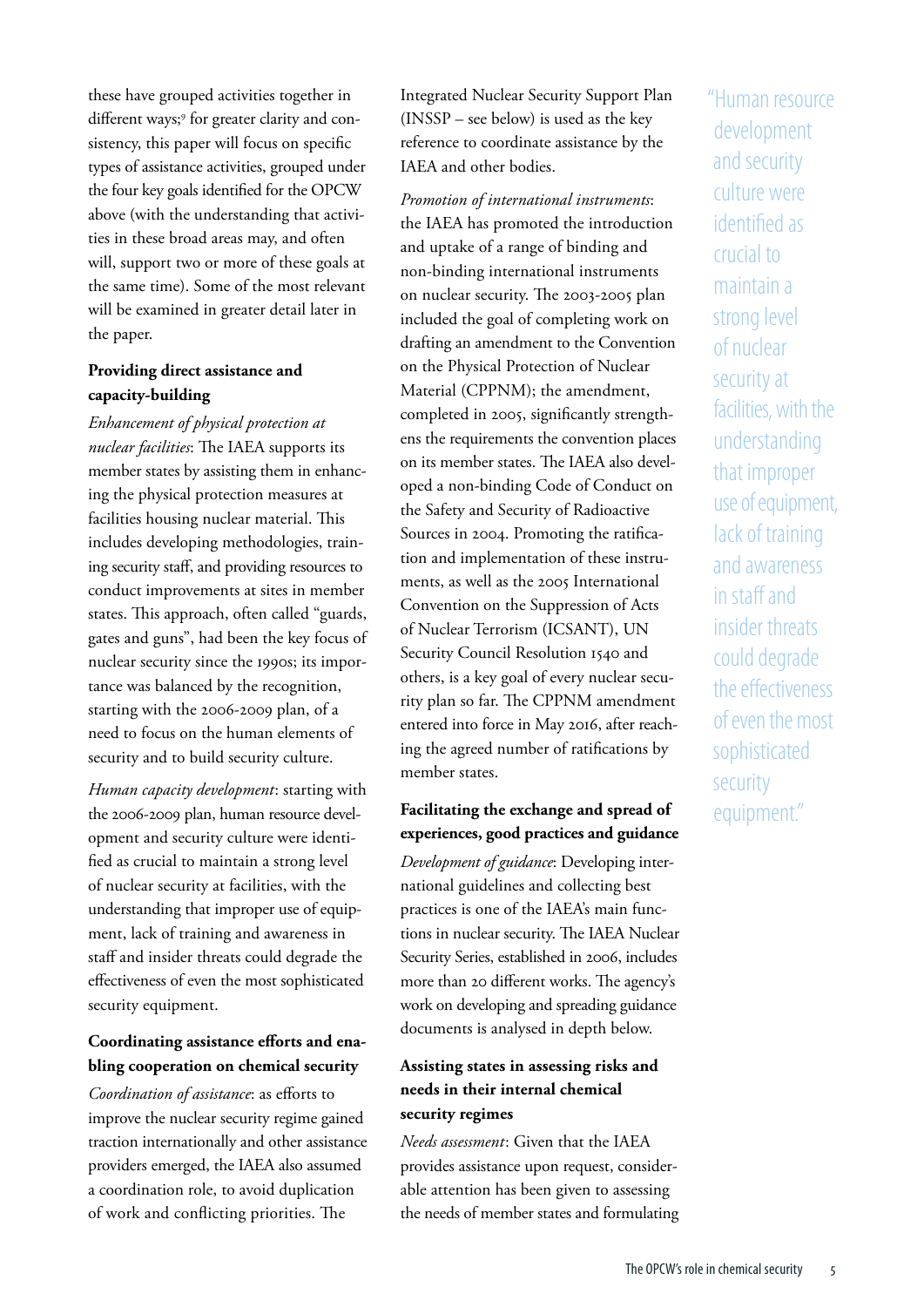"The IAEA has a long-standing practice of producing guidance documents, implementation guidelines and other forms of documentation to support its states parties."

plans for targeted assistance, in order to deliver effective and efficient support. The IAEA uses a model called Integrated Nuclear Security Support Plan (INSSP), which is reviewed below.

*Advisory and review services*: through its Advisory Services, the IAEA carries out comprehensive and in-depth reviews of performance, with teams of experts analysing and evaluating, upon request, a state's performance against international nuclear security requirements and IAEA guidelines, and presenting an in-depth report at the end. This is used to inform a country's INSSP and plan follow-on assistance. A specific type of advisory service, the International Physical Protection Advisory Service (IPPAS), is analysed in depth below.

#### Funding of IAEA Nuclear Security activities

Coverage for nuclear security activities in the IAEA ordinary budget has historically been limited. Before 2003, it amounted to approximately \$1 million/year, as a budget line under the IAEA's verification programme. After 2003, the budget has been moved to the "Nuclear Safety and Security programme", while remaining quite small: starting at just over \$1 million out of a total programme budget of approximately \$20 million in 2003, today it comes to approximately \$5 million out of a total budget of \$35 million. While this has been a steady increase, it would not have been sufficient to cover the projected assistance activities: the 2003-2005 plan indicated an initial projected need of \$11 million per year, plus another \$20 million per years for improvements and procurement (equipment and other physical improvement work at facilities).

As mentioned above, in order to procure the resources for expanded nuclear security assistance activities without substantially altering or expanding the agency's ordinary budget, the IAEA established an extrabudgetary fund, to which member states

contribute on a voluntary basis. The fund has no yearly target. This fund has provided most of the resources for the agency's assistance activities. The Nuclear Security Fund started by receiving approximately \$15 million per year, and grew to over \$40 million by 2013. These contributions still come from a relatively small group of IAEA member states: in 2017, these were 16 member states, plus the European Commission.

The IAEA also receives in-kind contributions from its states parties; for nuclear security, these amount to roughly \$100-200,000/year.

The OPCW is likely to face the same concerns about expanding its annual budget to allow for new efforts on chemical security as the IAEA faced after 2001. Creating a Voluntary Fund for Chemical Safety and Security may be an option for the organisation to support an expanded programme of activities.

## Overview of specific IAEA initiatives on Nuclear Security

The following IAEA programmes and initiatives are of specific interest to the debate on the four OPCW goals outlined above, and especially on goals 2-4.

#### Development of guidance documents

The IAEA has a long-standing practice of producing guidance documents, implementation guidelines and other forms of documentation to support its states parties. The first IAEA document on nuclear security was issued in 1972 as Information Circular 225 (INFCIRC/225), titled "The Physical Protection of Nuclear Material". This document has been amended and revised over the years, and its current version, INFCIRC/225 Rev.5, is still one of the key references for nuclear security, focusing on physical protection measures (the aformentioned "guards, gates and guns"). In 2006, the IAEA established the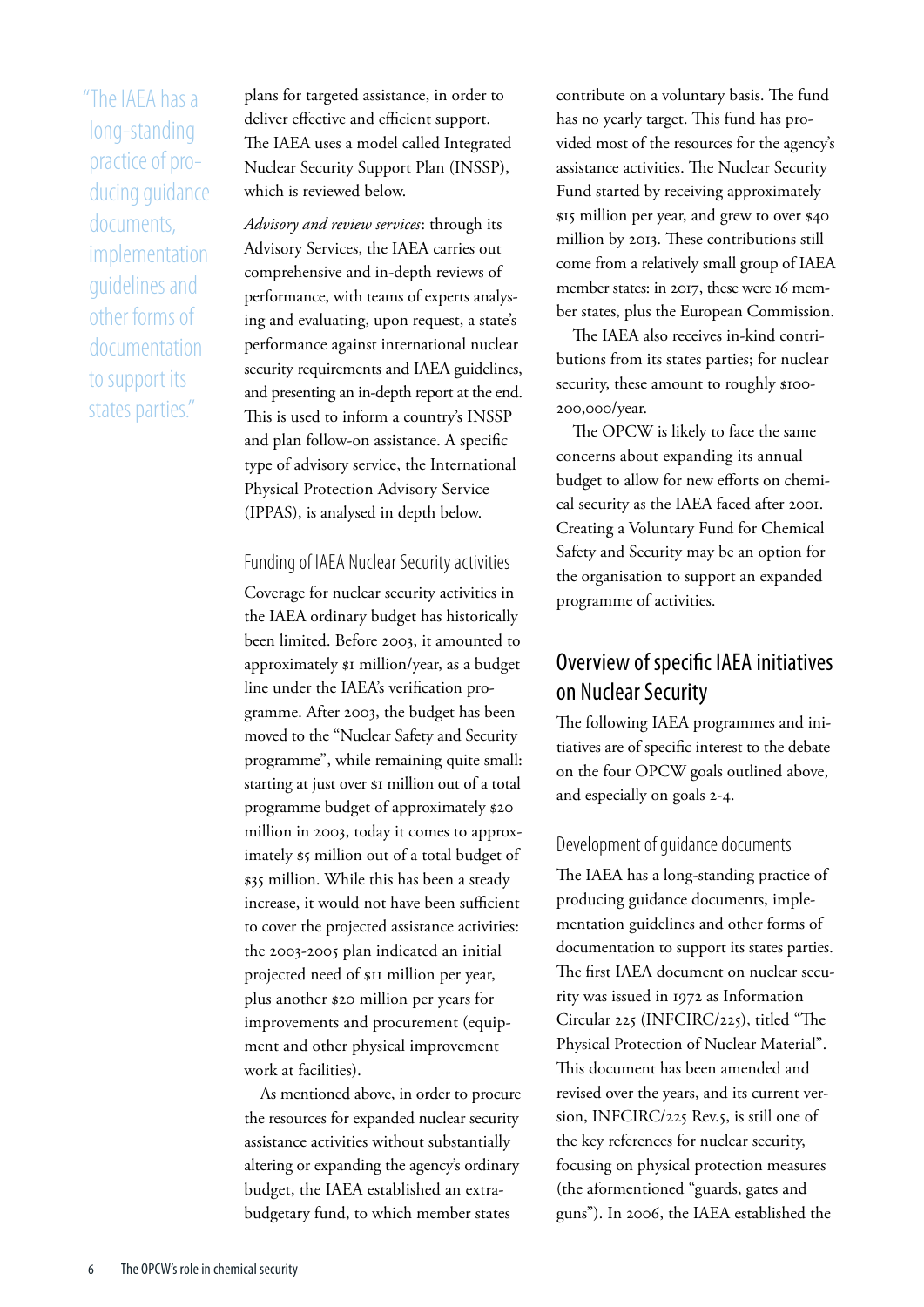Nuclear Security Series, a series of technical publications exclusively dedicated to Nuclear Security. Currently, the Nuclear Security Series features 26 titles, with several more works in development.<sup>10</sup>

The Nuclear Security series is structured in four sets:

- The Fundamentals, a single text outlining the key elements and goals of a nuclear security regime;
- Recommendations, covering broad categories of materials;
- Implementing guides providing guidance on implementing the Recommendations; and,
- Technical guidance, with each document focusing on a specific issue or methodology in depth.

The first step in the preparation of a new publication is a "Document Preparation Profile" (DPP), indicating the background for the proposed publication, justifying the need for its development, outlining the scope (and possibly a table of content) of the document, and the goals it aims to reach. The DPP also includes an intended production schedule for the guidance. The document is then drafted by IAEA experts. The finished draft is open to comments by member states for a period of 120 days. The IAEA has also established a Nuclear Security Guidance Committee, composed of experts nominated by its member states, which advises on the drafting and publication of guidance documents.

IAEA guidance document have become a key reference for regulators and practitioners worldwide, and have significantly shaped the implementation of nuclear security measures across the globe. Part of their utility is that they represent a shared touchstone that experts across the globe know and understand, and in many cases, that they have been involved in shaping. Collecting successful approaches and good practices in guidance documents with the OPCW imprint could help them be circulated and received.

#### Needs Assessment

The INSSP is a "systematic and comprehensive" framework which aims to analyse a state's nuclear security regime and to highlight areas where improvement is needed, providing a basis for improvement work and assistance.

The INSSP includes a series of actions that the State should take to improve its nuclear security regime, providing a timeline and identifying the government body responsible for that action. The aim is to have a comprehensive and sustainable programme of work, which can be used to plan and coordinate follow-on assistance by the IAEA, as well as internal efforts by the member state, and support by other assistance providers such as NGOs, donors and other states.

INSSPs usually present six different "functional areas of work" for assistance activities:

- legislative and regulatory framework
- threat and risk assessment
- physical protection regime
- detection of criminal and unauthorized acts involving material out of regulatory control
- response to criminal and unauthorized acts including material out of regulatory control
- sustaining a nuclear security regime

The IAEA drafts an INSSP upon request and in coordination with the state. The assessment of the country's current performance is based on work conducted by the member state, previous IAEA assistance and technical visits, and the result of IAEA review services; this is compared to requirements found in international commitments the State has signed up to, as well as IAEA recommendations and guidance and good

"The aim is to have a comprehensive and sustainable programme of work, which can be used to plan and coordinate follow-on assistance by the IAEA, as well as internal efforts by the member state, and support by other assistance providers such as NGOs, donors and other states."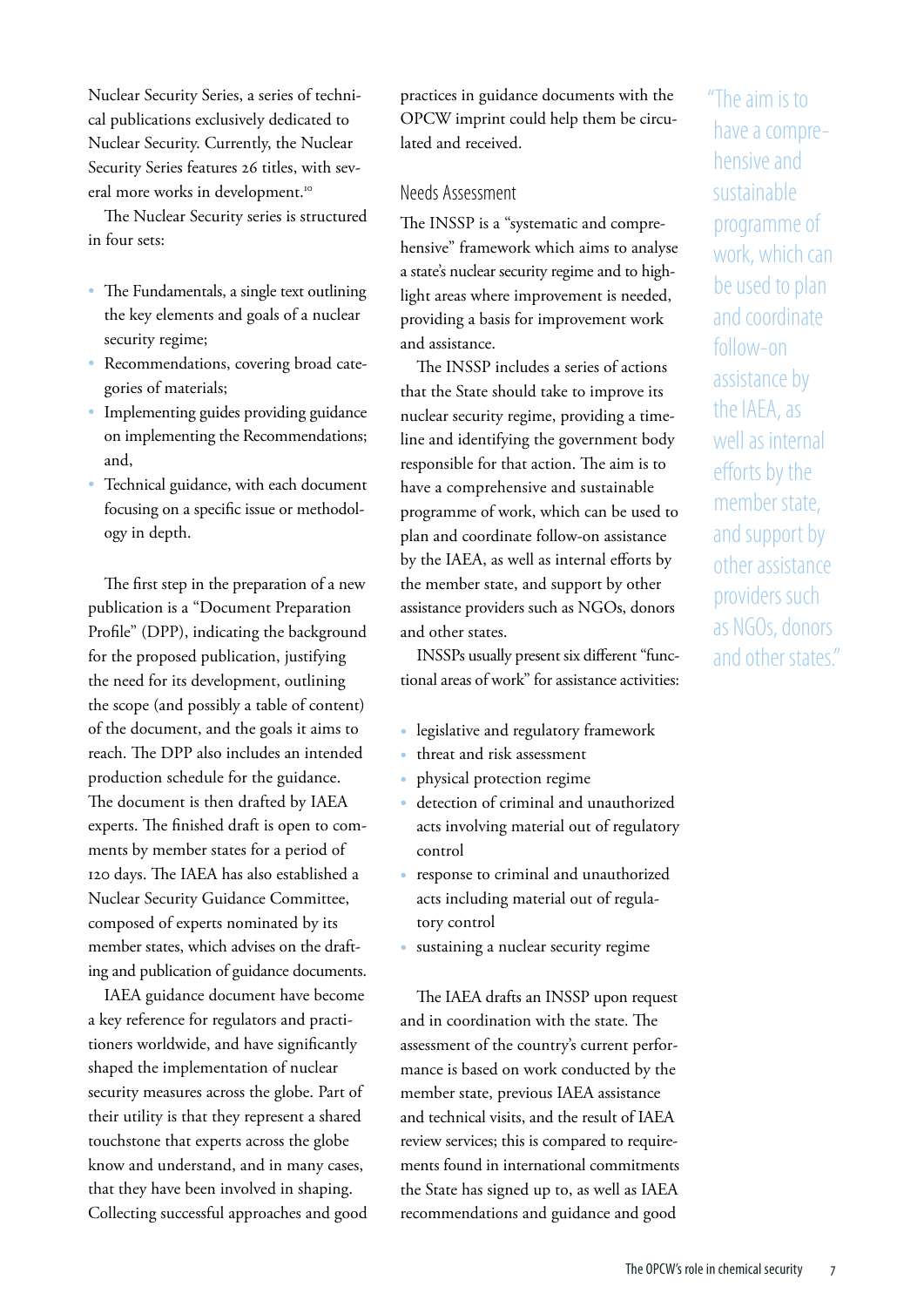"The IAEA has highlighted that IPPAS missions are not audits or formal evaluations against a strict 'checklist' of criteria, but are based on a more comprehensive, experiencesharing approach." practices. drafts of the INSSP are shared with all relevant government agencies within the member state for comments before the plan is finalised. The final document is confidential, but the state can choose to share it with other assistance providers as required to facilitate coordination.

The OPCW has established its own needs assessment form,<sup>11</sup> through which states can report on the assistance they received and on their current identified needs and gaps. This is an important step, as it provides states with a clear channel to the organisation through which they can discuss their progress and their current gaps. However, some states, especially the ones that lack expertise at the government levels, may not be able to conduct a full gap analysis of their own implementation efforts; as such, the cooperative methodology developed by the IAEA for the INSSP may be useful, as the OPCW could support these states and assist them in properly identifying and assessing their current needs. Moreover, the INSSP has proven to be a useful instrument to coordinate assistance activities between the IAEA and other assistance providers, increasing efficiency and effectiveness of assistance. This would support the OPCW goal of acting as a coordinating body for assistance in chemical security.

#### Review and Advisory Services

Upon request by its member states, the IAEA provides its member states with in-depth reviews of their national nuclear security regimes. One such review is the International Physical Protection Advisory Service (IPPAS). IPPAS was initiated in 1995, before the IAEA started its nuclear security planning cycle, and as of 2017, it has run missions in 81 countries. The IPPAS approach has been codified in an IAEA publication, Nuclear Security Series N. 29.

IPPAS teams are composed of international experts, and provide a "peer review"

of a state's practices and framework.<sup>12</sup> During an IPPAS mission, experts review practices at the national level and within specific facilities, provide advice to government authorities and operators on fulfilling their requirements, and identify good practices that the member state could share with others. The IAEA has highlighted that IPPAS missions are not audits or formal evaluations against a strict "checklist" of criteria, but are based on a more comprehensive, experience-sharing approach.

IPPAS missions are always started by a formal request by the member state (they are an entirely voluntary service, as the IAEA's mandate in nuclear security is just to provide assistance upon request). After such a request, a preliminary meeting is held between the IAEA and the host country to discuss the preparations and scope of the mission. At this stage, government authorities of interest to the mission are identified, and advance information on the member state is requested to form a pre-mission information package. Logistics and scheduling are also discussed.

The IPPAS team includes only one IAEA staff member, as technical officer. The IPPAS team leader and the team members are selected among international experts of renown coming from IAEA member states, and subject to the final approval by the host country. Expertise in the team is selected according to the scope of the mission, and may include legal and regulatory experts, physical protection specialists and response forces, specialists in nuclear material accountancy and control, computer security experts, and experts on issues such as specific types of nuclear facilities, or security of radioactive sources. During a mission, the IPPAS team reviews documents and information provided by the host country, interviews staff at nuclear facilities and relevant government authorities, conduct visual observation of processes and activities at the facilities.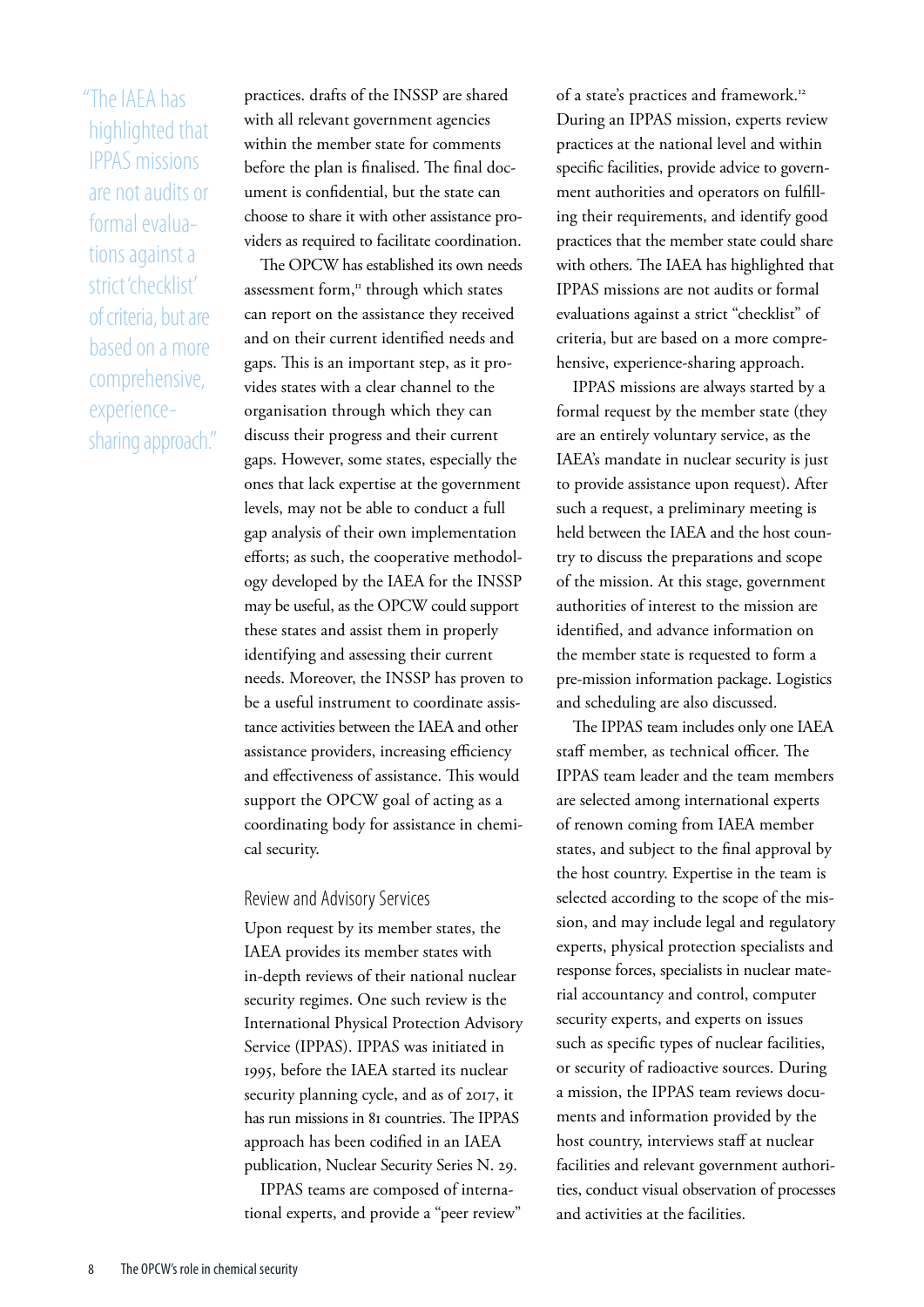IPPAS analysis is based on international requirements and IAEA guidance recommendations. In the mission report, the IPPAS team assesses the national practices, evaluates the national legal framework, and identifies recommendations, suggestions and good practices. A draft of the final report is provided to the host country for comments before finalisation. After a mission, the host country and the IAEA can consult on follow-up activities like other review services and provision of assistance. A follow-on IPPAS mission can be held 3-5 years after the first, to review the changes effected by the host country on the basis of the IPPAS mission report.

IPPAS missions are modular, and their scope and contents are agreed between the IAEA and the host country. The key IPPAS modules are the following:

- Module 1: National review of nuclear security regime for nuclear material and nuclear facilities
- Module 2: Nuclear facility review
- Module 3: Transport review
- Module 4: Security of radioactive material and associate facilities and associated activities
- Module 5: Information and computer security review

The IPPAS review service is a useful tool both for assisting countries in assessing their need for assistance, and in collecting and analysing good practices emerging from IAEA member states. As such, its methodology could be very useful in the OPCW context. Moreover, the principle of using expert staff from other member states, rather than IAEA staff, could be leveraged by the OPCW: by conducting "peer review" mission through expert member states staff offered as in-kind contributions, valuable assistance can be delivered with limited impact on OPCW resources.

## **Conclusions**

The OPCW is increasingly taking on a leadership and coordination role in improving standards of chemical security worldwide and combating the threat of chemical terrorism, including through its capacitybuilding activities. The organisation's commitment to this task is evident in the prominence it was given at the Fourth CWC Review Conference, in November 2018. In preparation for the conference, the OPCW Secretariat issued a list of recommendations to bolster the organisation's capacity-building regime, including in the field of chemical security.<sup>13</sup>

Looking at the IAEA's role in nuclear security, the key insights and lessons learned from initiatives and activities described in this paper can be summarised in a list of recommendations and proposals for the OPCW Secretariat. The authors welcome the secretariat's recommendations as appropriate and timely, and believe our own proposals to be complementary and supportive of the direction set out by the OPCW in the report.<sup>14</sup>

#### Recommendations and Proposals

In almost two decades, the IAEA has established a large programme of work, delivering nuclear security assistance to its member states. As an assistance provider with a mandate limited to responding to requests for assistance, a key driver of the IAEA's approach has been that of providing information, guidance and best practices to its member states, and helping them identify key needs, analyse gaps in their national nuclear security regimes, and plan improvement work in a sustainable and effective way.

In order to support an expansion of its activities in chemical safety and security, the OPCW could consider establishing a dedicated, voluntary Chemical Safety and Security Fund. Some key issues to consider would be whether the fund should have

"The OPCW is increasingly taking on a leadership and coordination role in improving standards of chemical security worldwide and combating the threat of chemical terrorism, including through its capacity-building activities."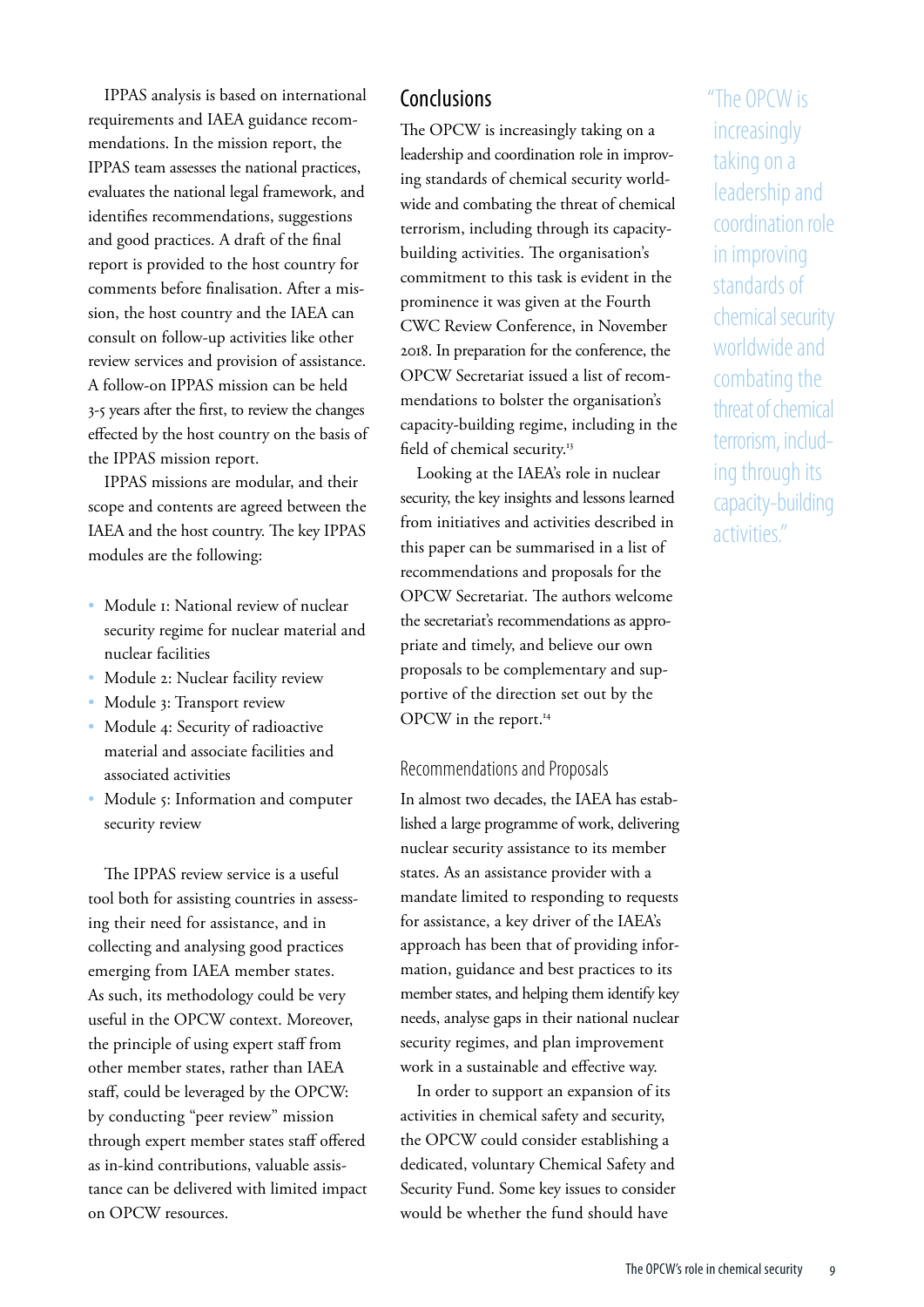"In the short term, in-kind contributions from states parties in the form of expert staff could provide a rapid increase in capacity."

yearly targets, and what kind of terms and conditions should be tied to the provision of funds. The IAEA had an internal debate which considered the implications of these and other issues, which could be studied. In the short term, in-kind contributions from states parties in the form of expert staff could provide a rapid increase in capacity. These could contribute to the further development of guidance documentation, and to OPCW review and capacity-building missions.

The OPCW could build on its existing needs assessment processes by adapting some of the key principles behind the IAEA Integrated Nuclear Security Support Plans (INSSP). Involving the OPCW in the needs assessment process (while maintaining it a strictly voluntary measure for states to undertake) would help member states, especially developing countries and smaller states with little internal expertise, to carry out accurate, comprehensive assessments. Moreover, turning the results of the needs assessment into a plan of required assistance and activities can help the OPCW coordinate capacity-building effort with other assistance providers and enhance its role as the global platform for coordination and exchange on this matter.

"Peer Review" and advisory services, to be provided upon request, can also be employed to improve needs assessment practices, and are an effective way to identify, analyse and record good practices among member states.15 Some OPCW documents<sup>16</sup> identified review missions as a measure that could be launched in the medium term, once the OPCW acquired more resources; as noted, involving experts from member states (through in-kind contributions) and civil society can help reduce the burden on OPCW budget. The IAEA IPPAS service is not the only initiative of this kind, but is notable because its methodology has been analysed in depth and published by the IAEA.

The OPCW's mission to support the spread of experience and good practices could also be bolstered by developing and publishing guidance documents. These would not have to be an alternative to a "living compendium" of country practices like the envisioned OPCW Chemical Security Portal, but could complement it: for example, OPCW guidance documents could lay out "fundamentals" and key principles to follow (compiled both from expert advice and from analysing good practices among member states), and collected member state practices, presented through the Chemical Security Portal or in reports such as the recent Report on Needs and Best Practices on Chemical Safety and Security Management,<sup>17</sup> could provide examples of how these principles are applied in practice. Moreover, the OPCW could include measures and requirements related to chemical safety and security in its legislative guidance documents, such as the National Legislation Implementation Kit.

Lastly, the OPCW's current model of working on safety and security as close, interrelated fields, provides a strong basis to develop integrated, risk-based approaches and ensure that safety and security measures support and bolster each other. By establishing integrated safety-security assistance from the start of its activities, the OPCW could carry out innovative work on safety-security synergies that may well become an example for other sectors to follow.

Summary of recommendations and proposals

- Consider establishing a voluntary fund to support OPCW chemical security activities;
- In the short term, encourage in-kind contributions from states parties in the form of expert staff, to work on developing guidance documents and assistance material and to take part in capacitybuilding missions;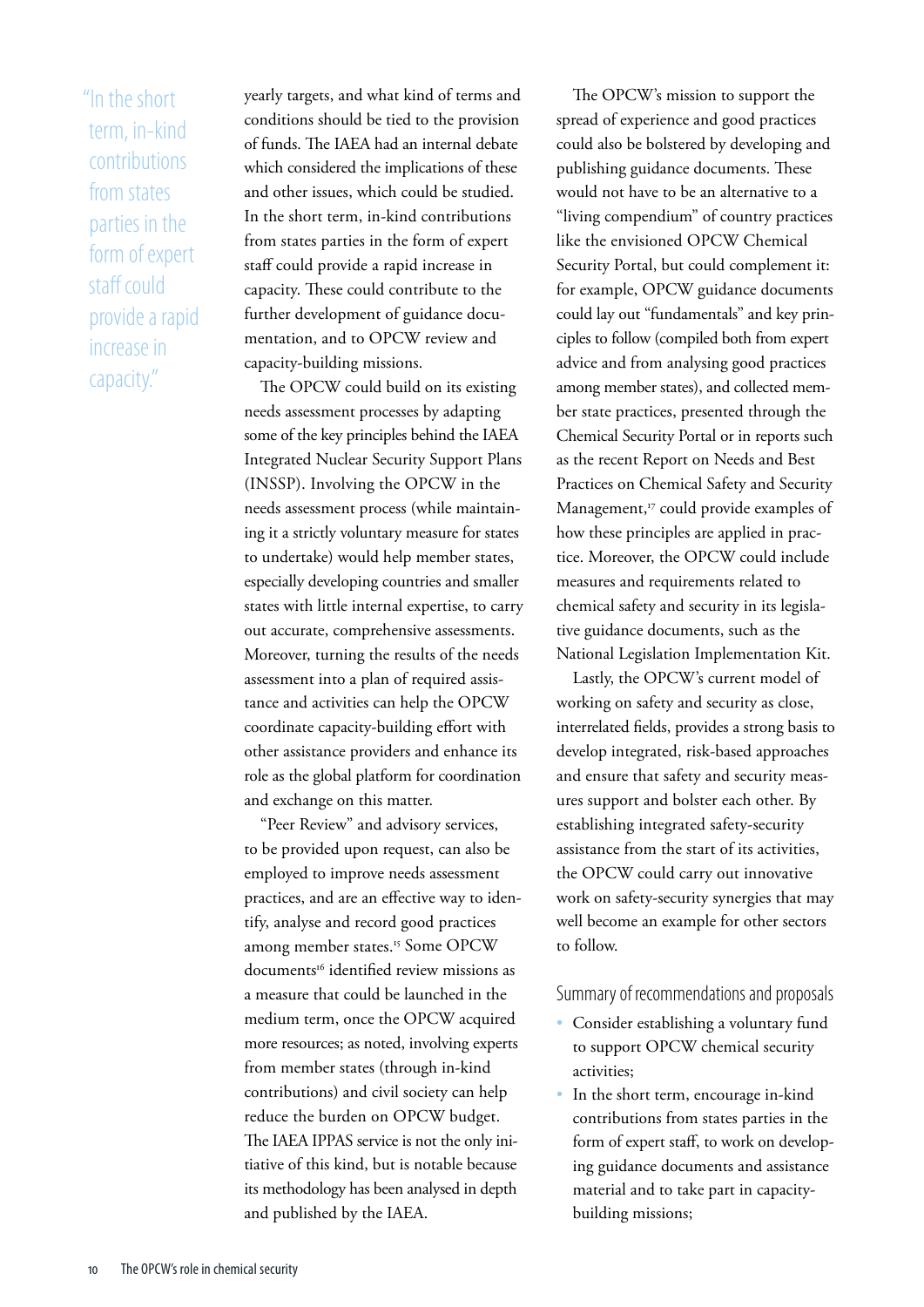- Consider examining the IAEA INSSP methodology to build upon the existing OPCW needs assessment form; in par ticular, consider the INSSP process of engagement between the IAEA and the requesting country, and the development of an improvement and capacity-building plan, in priority order, as a guide to assistance activities by both OPCW and other assistance providers;
- Consider establishing "peer review" missions: these can both serve as an in-depth complement to the initial needs assessment tool, and as an occasion to collect and spread good practices. The IPPAS model, recruiting non-IAEA expert staff, can be useful as it allows to leverage expertise in the international community and civil society. Several other international bodies and arrangements employ peer review mechanisms. It could be worth while considering what ideas and exam ples these may offer, and any technical, resource-based or policy challenges they faced when being established and implemented.
- Develop OPCW guidance documents. The IAEA NS series can provide a template for such work, starting with a fundamentals document, and then producing additional material in a systematic way. The IAEA process guarantees input by member states. Collections of good practices from member states in the envisioned Chemical Security Portal can showcase examples of practical implementation of guidelines. A Guidance Committee could be established within OPCW, and drafting and development could be supported by in-kind contributions from member states at the beginning. Chemical safety and security could also be included in legislative guidance doc uments such as the National Legislation Implementation Kit.

### **Endnotes**

- 1 C-16/DEC.10, [https://www.opcw.org/sites/default/files/](https://www.opcw.org/sites/default/files/documents/CSP/C-16/en/c16dec10_e_.pdf) [documents/CSP/C-16/en/c16dec10\\_e\\_.pdf](https://www.opcw.org/sites/default/files/documents/CSP/C-16/en/c16dec10_e_.pdf)
- 2 See par. 9.126 of R3/3\*, [https://www.opcw.org/sites/](https://www.opcw.org/sites/default/files/documents/CSP/RC-3/en/rc303__e_.pdf) [default/files/documents/CSP/RC-3/en/rc303\\_\\_e\\_.pdf](https://www.opcw.org/sites/default/files/documents/CSP/RC-3/en/rc303__e_.pdf)
- 3 EC-86/DEC.9, [https://www.opcw.org/sites/default/files/](https://www.opcw.org/sites/default/files/documents/EC/86/en/ec86dec09_e_.pdf) [documents/EC/86/en/ec86dec09\\_e\\_.pdf](https://www.opcw.org/sites/default/files/documents/EC/86/en/ec86dec09_e_.pdf)
- See Par. 21 of C-SS-4/DEC.3, [https://www.opcw.org/sites/](https://www.opcw.org/sites/default/files/documents/CSP/C-SS-4/en/css4dec3_e_.doc.pdf) [default/files/documents/CSP/C-SS-4/en/css4dec3\\_e\\_](https://www.opcw.org/sites/default/files/documents/CSP/C-SS-4/en/css4dec3_e_.doc.pdf) [.doc.pdf](https://www.opcw.org/sites/default/files/documents/CSP/C-SS-4/en/css4dec3_e_.doc.pdf)
- 5 See for example WGRC-4/S/1, [https://www.opcw.org/sites/](https://www.opcw.org/sites/default/files/documents/CSP/RC-4/en/wgrc4s01_e_.pdf) [default/files/documents/CSP/RC-4/en/wgrc4s01\\_e\\_.pdf](https://www.opcw.org/sites/default/files/documents/CSP/RC-4/en/wgrc4s01_e_.pdf); RC-4/DG.1, [https://www.opcw.org/sites/default/files/](https://www.opcw.org/sites/default/files/documents/CSP/RC-4/en/rc4dg01_e_.pdf) [documents/CSP/RC-4/en/rc4dg01\\_e\\_.pdf](https://www.opcw.org/sites/default/files/documents/CSP/RC-4/en/rc4dg01_e_.pdf); and C-23/DG.16, [https://www.opcw.org/sites/default/files/documents/](https://www.opcw.org/sites/default/files/documents/2018/11/c23dg16%20rc4dg04%28e%29.pdf) [2018/11/c23dg16%20rc4dg04%28e%29.pdf](https://www.opcw.org/sites/default/files/documents/2018/11/c23dg16%20rc4dg04%28e%29.pdf)
- 6 This synthesis is not meant to include every objective and area of activity that the OPCW is working towards in terms of chemical security, as such an analysis would likely fall beyond the scope of this paper. Rather, it focuses on some issues and themes that emerged, and that seemed particu larly relevant in terms of comparison with the IAEA model.
- 7 For a recent overview, se the OPCW's report on 'Needs and Best Practices on Chemical Safety and Security Management', [https://www.opcw.org/sites/default/files/documents/ICA/](https://www.opcw.org/sites/default/files/documents/ICA/ICB/OPCW_Report_on_Needs_and_Best_Practices_on_Chemical_Safety_and_Security_ManagementV3-2_1.2.pdf) [ICB/OPCW\\_Report\\_on\\_Needs\\_and\\_Best\\_Practices\\_on\\_](https://www.opcw.org/sites/default/files/documents/ICA/ICB/OPCW_Report_on_Needs_and_Best_Practices_on_Chemical_Safety_and_Security_ManagementV3-2_1.2.pdf) [Chemical\\_Safety\\_and\\_Security\\_ManagementV3-2\\_1.2.pdf](https://www.opcw.org/sites/default/files/documents/ICA/ICB/OPCW_Report_on_Needs_and_Best_Practices_on_Chemical_Safety_and_Security_ManagementV3-2_1.2.pdf)
- 8 The Technical Cooperation programme supports the application of nuclear science and technology for issues such as industrial development, water management, health and food production, and most of its recipient states are developing countries.
- 9 For example, by grouping activities based on the type of material (nuclear vs. radiological), or by looking at differ ent "stages", in a structure that included assessment, prevention, and response.
- 10 A full list of titles in the series, as well as titles under development, can be found here: http://www-ns.iaea.org/ security/nss-publications.asp
- 11 Needs Assessment And Compilation Of Tools, Guidance, And Best Practices In Chemical Safety And Security Management (S/1603/2018)
- 12 IPPAS and similar systems are often referred to as "Peer Review" in the sense that the review offered is non-binding and it is carried out on a voluntary basis upon request by the state, by groups of practitioners and experts from other IAEA member states. The authors are aware that in the OPCW context, the term "Peer Review" is used in a different way, to indicate support projects in which, broadly speaking, two states are partnered so that one of them can provide in-depth training and capacity-building.
- 13 These appear in the Report On Proposals And Options Pursuant To Paragraph 21 Of Decision C-Ss-4/Dec.3 (Dated 27 June 2018) On Addressing The Threat From Chemical Weapons Use, OPCW Document C-23/DG.16, [https://www.](https://www.opcw.org/sites/default/files/documents/2018/11/c23dg16%20rc4dg04%28e%29.pdf) [opcw.org/sites/default/files/documents/2018/11/c23dg16](https://www.opcw.org/sites/default/files/documents/2018/11/c23dg16%20rc4dg04%28e%29.pdf) [%20rc4dg04%28e%29.pdf](https://www.opcw.org/sites/default/files/documents/2018/11/c23dg16%20rc4dg04%28e%29.pdf)
- 14 At the time of writing, the OPCW report had not yet been published.
- 15 As noted above (see footnote 10), the term "peer review" is already used in the OPCW context; thus, initiatives mod eled after IPPAS may be referred to with other terms, such as "technical review" or "expert review".
- 16 See for example S/1935/2016
- 17 https://www.opcw.org/sites/default/files/documents/ICA/ ICB/OPCW\_Report\_on\_Needs\_and\_Best\_Practices\_on\_ Chemical\_Safety\_and\_Security\_ManagementV3-2\_1.2.pdf